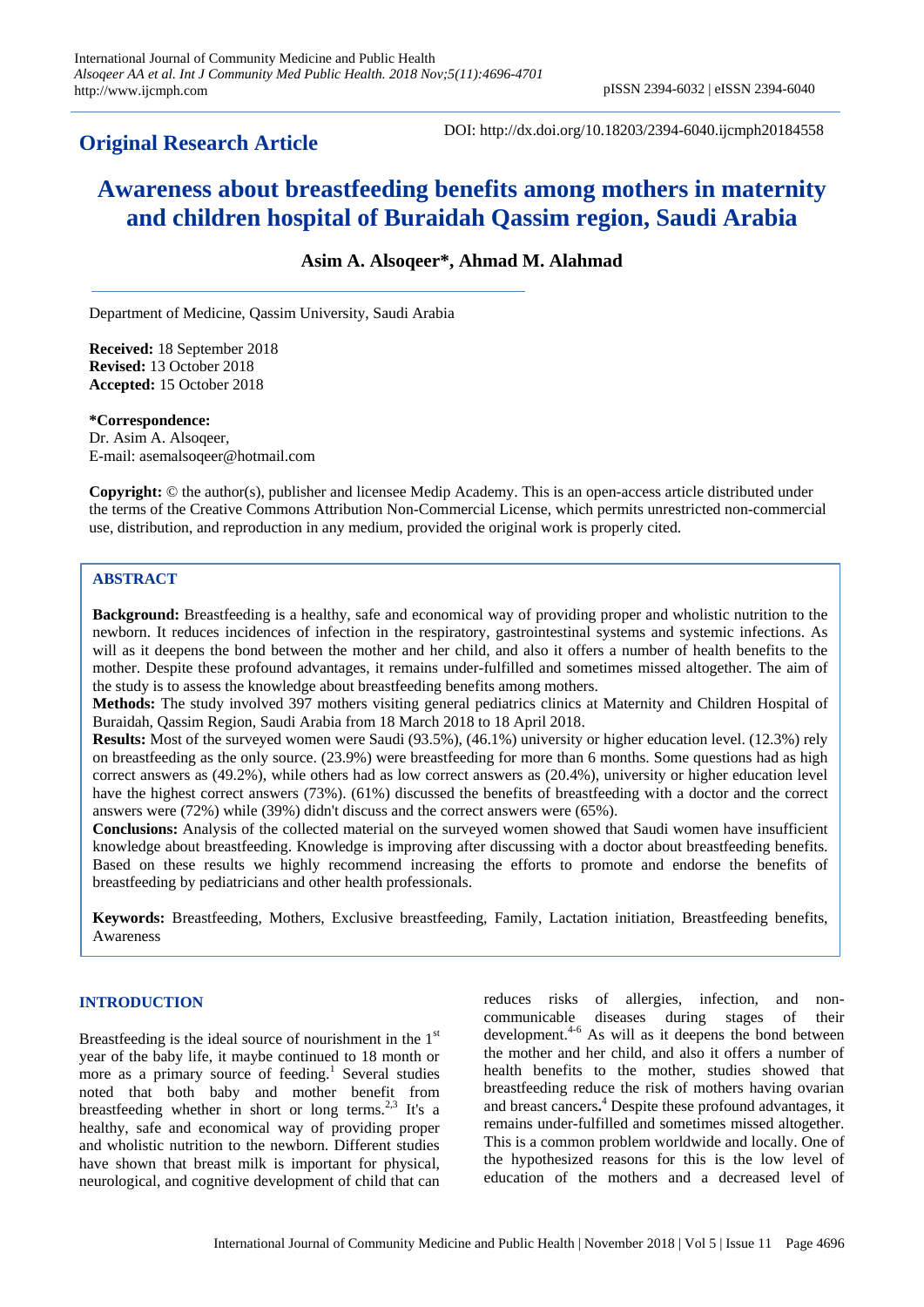awareness regarding these advantages. This common and mostly preventable issue requires an accurate assessment of the level of awareness towards the benefits of breastfeeding on the health of the mother and the newborn.

# **METHODS**

All eligible mothers will be identified from the clinics. Consent/assents documents will be presented for signatures to those who express their willingness. Data pertaining to mothers demographics, awareness of benefits to the mother and newborn, awareness of risks to mother and newborn shall be collected on a case report form (copy attached). All collected data will be entered into a computerized database using IBM-SPSS and analyzed appropriately.

# *Sample size and sampling technique*

For this prospective, non-interventional, observational, cross-sectional descriptive study, a consecutive sample of all the pediatric patient's mothers who will fulfill the above-mentioned inclusion criteria, visiting pediatrics clinics at Maternity and Children Hospital of Buraidah, Qassim Region, Saudi Arabia from 18 March 2018 to 18 April 2018 shall be taken. According to a conservative estimate, this will be between 300-500 patients.

#### *Inclusion criteria*

Pediatric patients Mothers who attend general pediatrics clinics at Maternity and Children Hospital of Buraidah, Qassim Region, Saudi Arabia from 18 March 2018 to 18 April 2018.

#### *Exclusion criteria*

Any woman who has never born a child will be excluded.

## *Ethical considerations*

The data thus collected shall be maintained with the P.I. in accordance with the policy on data confidentiality, security, and safety of Maternity and Children Hospital of Buraidah, Qassim Region, Saudi Arabia. No data in any form is retrieved for any purpose without proper approval from appropriate individuals and/or committees/group.

#### *Statistical considerations*

Dataset will be prepared using IBM-SPPS for Windows Version 20. After performing QA of the dataset, descriptive statistics will be calculated. Outcome analysis will be performed in the light of the identified risk factors. Chi-Square tests along with Fisher's Exact Test would be used to find the relationship between dependent variables and the factors. Bi-variate analysis of the continuous data will be done using Student's t-test for parametric distributions and relevant non-parametric tests for non-normal data sets. Multivariable binary logistic regression analysis will be performed if the sample size permitted a feasible fit of the model.

#### **RESULTS**

#### *Data statistical analysis*

#### *Personal information*

The following table shows the participants' distribution according to personal information.

#### **Table 1: Distribution of the sample study to the demographic data.**

| <b>Variable</b>        |                           |                   |                    |         |  |
|------------------------|---------------------------|-------------------|--------------------|---------|--|
| Age                    | Mean $\pm$ Std. deviation | $32.70 \pm 7.104$ |                    |         |  |
|                        |                           | <b>Frequency</b>  | Percentage $(\% )$ | P value |  |
|                        | Saudi                     | 371               | 93.5               | 0.000   |  |
| <b>Nationality</b>     | Non Saudi                 | 26                | 6.5                |         |  |
| <b>Education level</b> | Illiterate                | 24                | 6.0                |         |  |
|                        | Elementary                | 20                | 5.0                |         |  |
|                        | Middle school             | 43                | 10.8               | 0.000   |  |
|                        | High school               | 127               | 32.0               |         |  |
|                        | University or more        | 183               | 46.1               |         |  |
| <b>Total</b>           |                           | 397               | 100.0              |         |  |

Table 1 shows that the mean age of participants' is 32.7 with a standard deviation of 7.104

93.5% of them were Saudi, while 6.5% of them were non-Saudi. And their distribution according to education level, 6% of them illiterate, 5% elementary, 10.8 middle school, 32% high school, and 46% university or higher.

#### *Information about the child (children)*

The following table shows the participants' distribution according to Information about the child (children).

Table 2 shows that 38.5% of families have one or two children, 32% of families have 3-4 children, 24% have 5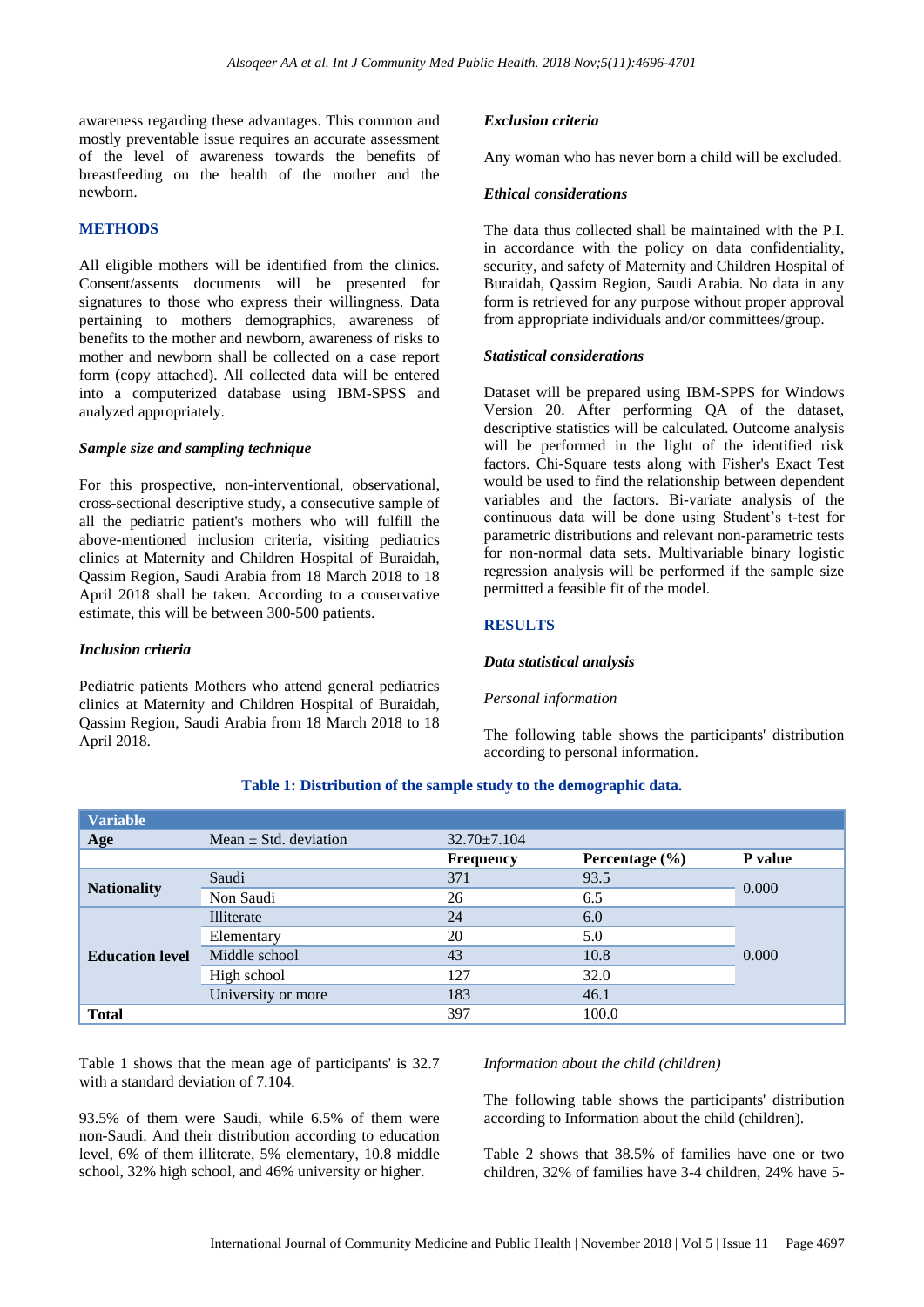7 children, while 6% have more than 7 children. 42.8% of children are aged (2-3) years, 23% of children are aged (3-4) years, and 35% of children are aged (4-5) years. 49% of children are males, while 51% are females. 12.3% of mothers rely on breastfeeding, 21.2% of mothers rely on formula milk, while 66.5% of mothers rely on breastfeeding and formula milk together. 12.1% of mothers breastfeed less than a month, 16.6% breastfeed their children from (2-3) months, 19.9% breastfeed their children (4-6) months, 3.8% breastfeed their children from (7-9) months and 3.5% breastfeed their children (10-12) months, while 23.9% of mothers breastfeed their children more than 12 months. 37.5% of mothers stop breastfeeding their babies because inadequate breast milk, 12.6% because of their preoccupation with work, 7.3% because of mother or child's health problems. 13.9% because of the refusal of the child, and 18.1% of them stop breastfeeding their children for other reasons. 1.8% of mothers breastfeed formula milk for 1-3 months, 1.8% of mothers breastfeed ready milk for 4-6 months, 0.5% of mothers breastfeed ready milk for 7-9 months, 2.3% of mothers breastfeed ready milk for 10-12 months, while the vast majority (83.4%) of mothers breastfeed ready milk for more than 12 months.

|                               |                                             | <b>Frequency</b> | Percentage (%) | P value |  |
|-------------------------------|---------------------------------------------|------------------|----------------|---------|--|
|                               | $1 - 2$                                     | 153              | 38.5           |         |  |
| <b>Number of children</b>     | $3 - 4$                                     | 125              | 31.5           | 0.000   |  |
|                               | $5 - 7$                                     | 97               | 24.4           |         |  |
|                               | More than 7                                 | 22               | 5.5            |         |  |
|                               | 2 to less than 3                            | 170              | 42.8           | 0.000   |  |
| Child age in years            | 3 to less than 4                            | 90               | 22.7           |         |  |
|                               | $4$ to 5                                    | 137              | 34.5           |         |  |
| <b>Child gender</b>           | Male                                        | 195              | 49.1           | 0.725   |  |
|                               | Female                                      | 202              | 50.9           |         |  |
|                               | Breastfeeding                               | 49               | 12.3           |         |  |
| <b>Type of feeding</b>        | Formula                                     | 84               | 21.2           | 0.000   |  |
|                               | Breastfeeding and formula                   | 264              | 66.5           |         |  |
|                               | No breastfeeding                            | 80               | 20.2           |         |  |
|                               | Less than one month                         | 48               | 12.1           |         |  |
|                               | One to three months                         | 66               | 16.6           | 0.000   |  |
| <b>Breastfeeding duration</b> | Four to six months                          | 79               | 19.9           |         |  |
|                               | Seven to nine months                        | 15               | 3.8            |         |  |
|                               | Ten to 12 months                            | 14               | 3.5            |         |  |
|                               | More than 12 months                         | 95               | 23.9           |         |  |
|                               | Inadequate breast milk                      | 149              | 37.5           |         |  |
|                               | Busy due to work                            | 50               | 12.6           |         |  |
| <b>Quitting reason</b>        | Due to mother or child's health<br>problems | 29               | 7.3            | 0.000   |  |
|                               | Child refusal                               | 55               | 13.9           |         |  |
|                               | Other reasons                               | 72               | 18.1           |         |  |
|                               | Didn't quit                                 | 42               | 10.6           |         |  |
|                               | No formula feeding                          | 40               | 10.1           |         |  |
|                               | Less than one month                         | $\mathbf{1}$     | $\cdot$ 3      |         |  |
|                               | One to three months                         | 7                | 1.8            |         |  |
| Formula feeding duration      | Four to six months                          | $\overline{7}$   | 1.8            | 0.000   |  |
|                               | Seven to nine months                        | $\overline{2}$   | $.5\,$         |         |  |
|                               | Ten to 12 months                            | 9                | 2.3            |         |  |
|                               | More than 12 months                         | 331              | 83.4           |         |  |
| <b>Total</b>                  |                                             | 397              | 100.0          |         |  |

#### *Information about breastfeeding*

The following table shows the participants' distribution according to Information about breastfeeding.

In Table 3, 61% of mothers discussed the benefits and information of breastfeeding, while 39% did not. 92.4% of mothers believe that the best nutrition for a child is breastfeeding. 82.6% of the mothers believe that the best time to start breastfeeding is immediately after delivery.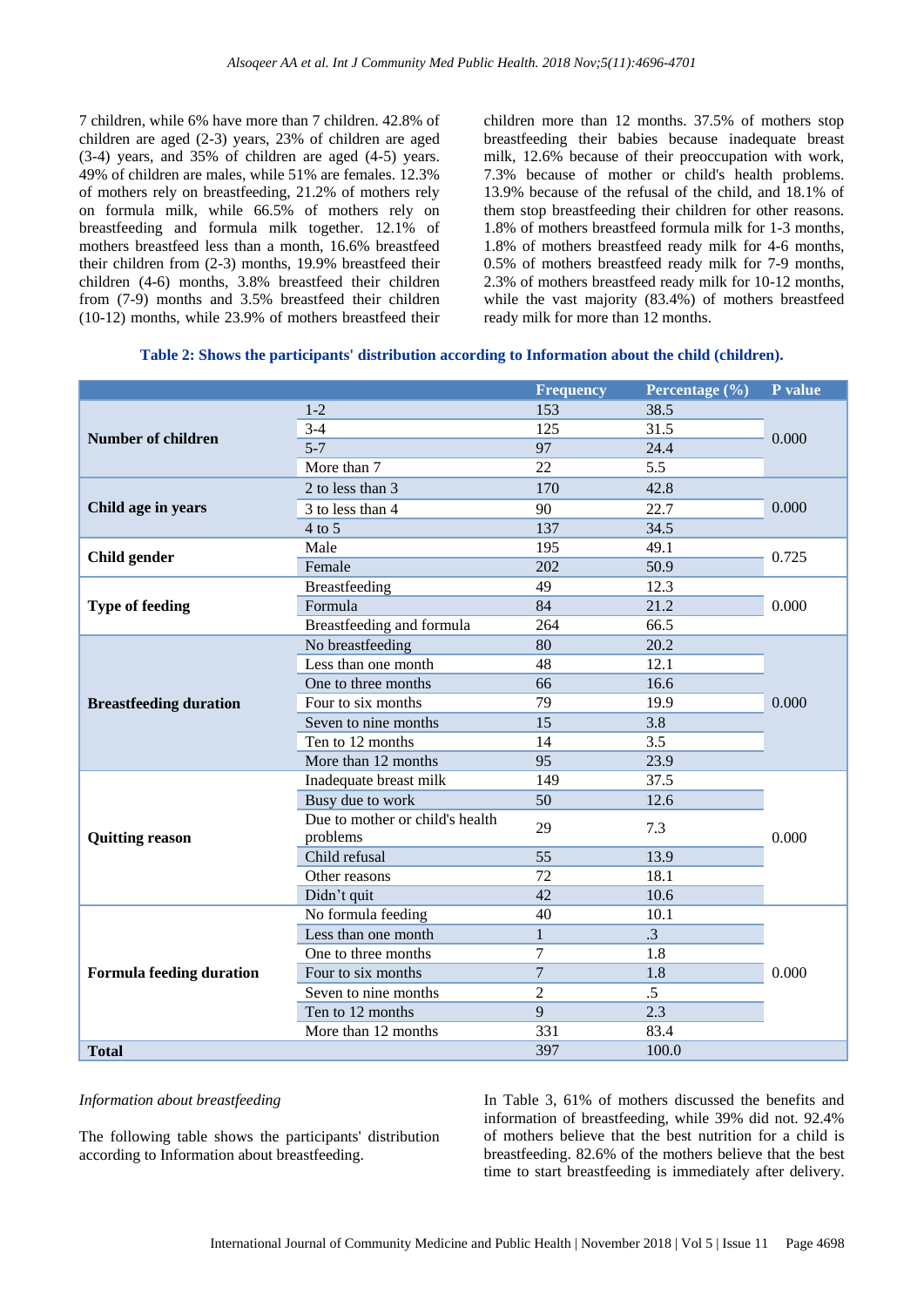20.4% of the mothers believe that the number of times a child breastfeeds during the first month is 8 or more. 75.8% of mothers believe that colostrum is beneficial for the child. 52.9% of mothers believe breastfeeding should last for at least two years. 73.3% of mothers believe that breastfeeding reduces breast cancer. 94.2% of mothers believe that breastfeeding strengthens the child's immunity. 73.4% of mothers believe that breastfeeding reduces the child's diarrhea and respiratory tract infection. 71.5% of mothers believe that breastfeeding helps to reduce the weight of the mother. 46.3% of mothers believe that hormones are not the components of breast milk. 80.4% of mothers believe that the benefits of breast milk: facilitate digestion; reduce infection, rich in food sources.

# **Table 3: Shows the participants' distribution according to information about breastfeeding.**

|                                                |                             | <b>Frequency</b> | Percentage (%) | P value |  |  |
|------------------------------------------------|-----------------------------|------------------|----------------|---------|--|--|
| Have you discussed breastfeeding benefits with | Yes                         | 242              | 61.0           | 0.000   |  |  |
| your doctor                                    | N <sub>o</sub>              | 155              | 39.0           |         |  |  |
| Best nutrition for the baby is                 | Breastfeeding               | 367              | 92.4           |         |  |  |
|                                                | Formula milk                | 8                | 2.0            | 0.000   |  |  |
|                                                | Others                      | 9                | 2.3            |         |  |  |
|                                                | I don't know                | 13               | 3.3            |         |  |  |
|                                                | Immediately after delivery  | 328              | 82.6           | 0.000   |  |  |
|                                                | After one day               | 33               | 8.3            |         |  |  |
| The best time to start<br>breastfeeding is     | After two days              | 13               | 3.3            |         |  |  |
|                                                | After three days            | 14               | 3.5            |         |  |  |
|                                                | I don't know                | 9                | 2.3            |         |  |  |
|                                                | Four to seven feedings      | 104              | 26.2           |         |  |  |
| Number of feedings in the                      | Eight or more feedings      | 81               | 20.4           |         |  |  |
| first month                                    | When needed                 | 156              | 39.3           | 0.000   |  |  |
|                                                | I don't know                | 56               | 14.1           |         |  |  |
|                                                | Yes                         | 301              | 75.8           |         |  |  |
| Is colostrum beneficial for the                | N <sub>o</sub>              | 8                | 2.0            |         |  |  |
| baby                                           | May harm the baby           | 9                | 2.3            | 0.000   |  |  |
|                                                | I don't know                | 79               | 19.9           |         |  |  |
|                                                | Two months<br>11<br>2.8     |                  |                |         |  |  |
|                                                | Four months                 | $\overline{4}$   | 1.0            |         |  |  |
| <b>Recommended breastfeeding</b>               | Six months                  | 48               | 12.1           | 0.248   |  |  |
| duration                                       | One year                    | 98               | 24.7           |         |  |  |
|                                                | Two years or more           | 210              | 52.9           |         |  |  |
|                                                | I don't know                | 6.5              |                |         |  |  |
|                                                | Hypertension                | 14               | 3.5            | 0.000   |  |  |
| <b>Breastfeeding decreases the</b>             | Anemia                      | 6                | 1.5            |         |  |  |
| mother risk of                                 | <b>Breast cancer</b>        | 291              | 73.3           |         |  |  |
|                                                | I don't know                | 86               | 21.7           |         |  |  |
|                                                | Yes                         | 374<br>94.2      |                |         |  |  |
| Does breastfeeding improve                     | N <sub>o</sub>              | $\mathbf{1}$     | $\cdot$ 3      | 0.000   |  |  |
| child immunity                                 | I don't know                | 22               | 5.5            |         |  |  |
|                                                | Diarrhea                    | 40               | 10.1           |         |  |  |
| <b>Breastfeeding decreases the</b>             | Respiratory tract infection | 15               | 3.8            |         |  |  |
| child risk of                                  | <b>Both</b>                 | 292              | 73.6           | 0.000   |  |  |
|                                                | I don't know                | 50               | 12.6           |         |  |  |
|                                                | Yes                         | 284              | 71.5           | 0.000   |  |  |
| <b>Breastfeeding decreases the</b>             | No                          | 31               | 7.8            |         |  |  |
| weight of the mother                           | I don't know                | 82               | 20.7           |         |  |  |
|                                                | Protein                     | 35               | 8.8            |         |  |  |
|                                                | Lipid                       | 111              | 28.0           |         |  |  |
| Which of the following is not                  | Hormones                    | 184              | 46.3           | 0.146   |  |  |
| a component of breast milk                     | Immunological factors       | 39               | 9.8            |         |  |  |
|                                                | I don't know                | 28               | 7.1            |         |  |  |

Continued.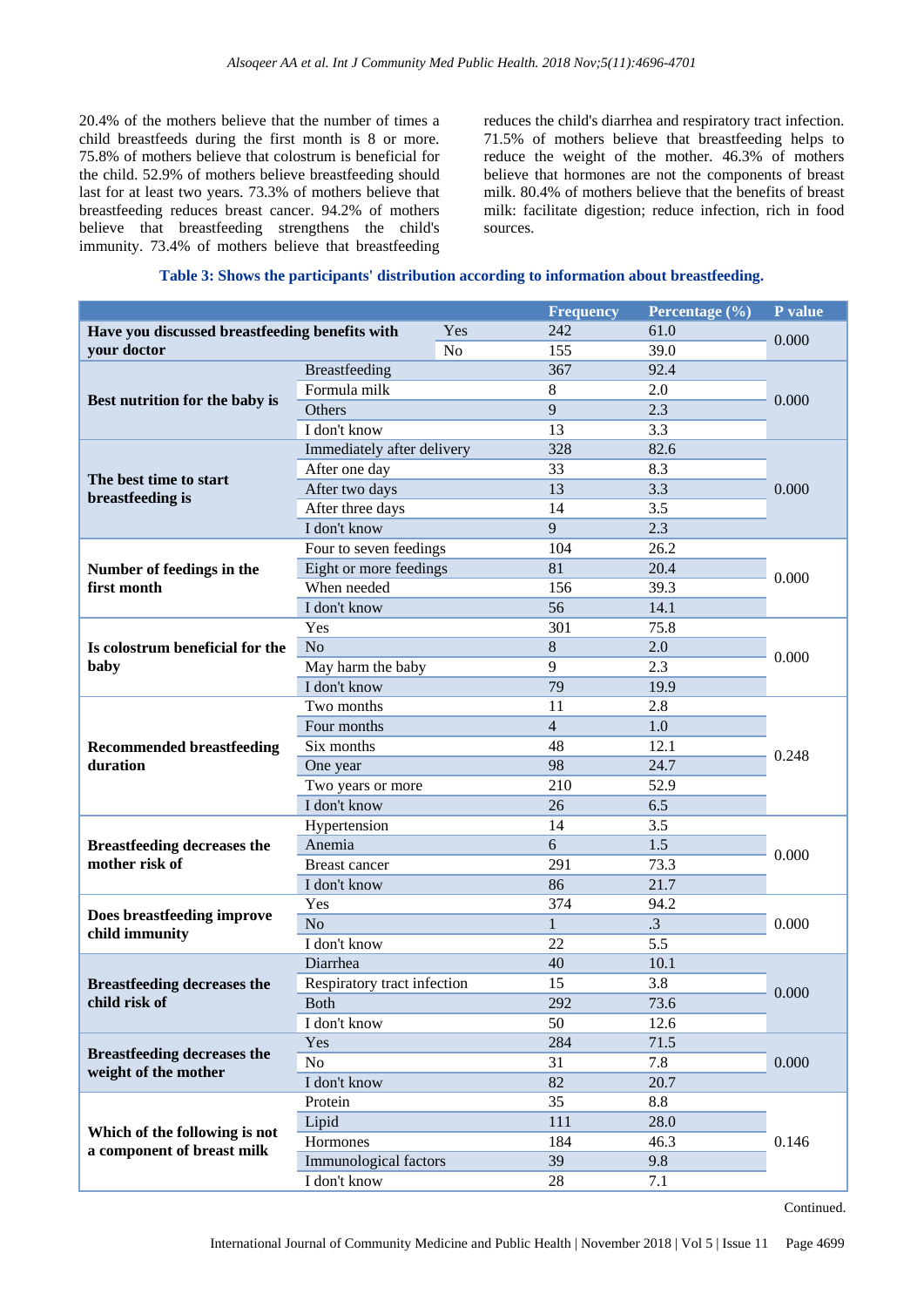|                                  |                                 | <b>Frequency</b> | Percentage $(\% )$ | <b>P</b> value |
|----------------------------------|---------------------------------|------------------|--------------------|----------------|
|                                  | Easily digested                 | 27               | 6.8                |                |
|                                  | Decreases the risk of infection |                  | 2.5                |                |
| <b>Benefits of breastfeeding</b> | Rich in nutritional elements    |                  | 2.8                | 0.000          |
|                                  | All                             | 319              | 80.4               |                |
|                                  | I don't know                    | 30               | 7.6                |                |
| <b>Total</b>                     |                                 | 397              | 100.0              |                |

# **Table 4: Result of the first hypothesis test.**

|                      |     | <b>Mean</b> | <b>Std. deviation</b> | <b>F-test</b> | Sig   |
|----------------------|-----|-------------|-----------------------|---------------|-------|
| <b>Illiterate</b>    | 24  | 0.66        | 0.156                 | 3.147         | 0.014 |
| <b>Elementary</b>    | 20  | 0.64        | 0.229                 |               |       |
| <b>Middle school</b> | 43  | 0.69        | 0.153                 |               |       |
| <b>High school</b>   | 127 | 0.66        | 0.189                 |               |       |
| University or more   | 183 | 0.73        | 0.176                 |               |       |

# **Table 5: Result of the second hypothesis test.**

|             |                | <b>Mean</b> | <b>Std. deviation</b> | F-test | Sio   |
|-------------|----------------|-------------|-----------------------|--------|-------|
| $1-2$       | 153            | 0.70        | 0.165                 | 1.841  | 0.139 |
| $3 - 4$     | 125            | 0.66        | 0.198                 |        |       |
| $5 - 7$     | Q <sub>7</sub> | 0.72        | 0.190                 |        |       |
| More than 7 | ാ              | 0.71        | 0.145                 |        |       |

#### **Table 6: Result of the first hypothesis test.**

|                |               | ean  | deviation | T-test | <b>RA</b> |
|----------------|---------------|------|-----------|--------|-----------|
| Yes            | 242           | ר ר  | 0.166     | 3.493  | 0.001     |
| N <sub>0</sub> | $ -$<br>1 J J | 0.65 | (1197)    |        |           |

# *Test hypotheses*

#### *Hypotheses 1*

"There is a significant difference at 0.05 level in the extent of mothers' awareness of breastfeeding due to educational level".

Through the Table 4 it is clear that the analysis of variance test result (ANOVA) indicate that there is a statistically significant difference in the extent of mothers' awareness of breastfeeding due to educational level.

### *Hypotheses 2*

"There is a significant difference at 0.05 level in the extent of mothers' awareness of breastfeeding due to the number of children".

Through the Table 5 it is clear that the analysis of variance test result (ANOVA) indicate that there is no statistically significant difference in the extent of mothers' awareness of breastfeeding due to the number of children.

#### *Hypotheses 3*

"There is a significant difference at 0.05 level in the extent of mothers' awareness of breastfeeding due to discussing the competent doctor".

Through the Table 6 it is clear that the analysis of variance test result (ANOVA) indicate that there is a statistically significant difference in the extent of mothers' awareness of breastfeeding due to discussing the competent doctor.

# **DISCUSSION**

Studies over the years have proven many benefits of breastfeeding to the mother and child health, however, its prevalence is nowadays not optimal.<sup>7</sup> In USA studies shows that (65.1%) of children had ever been breastfed, (27%) were receiving some breast milk, exclusive breastfeeding were  $(7.9\%)$ .<sup>8</sup> While in our study mothers who rely on formula only were (21.2%), both breastfeeding and formula (66.5%), while exclusive breastfeeding were (12.3%) Table 2. In Saudi Arabia study was done in Riyadh, only (37.5%) of the mothers practiced exclusive breastfeeding for 6 months. (31.9%)